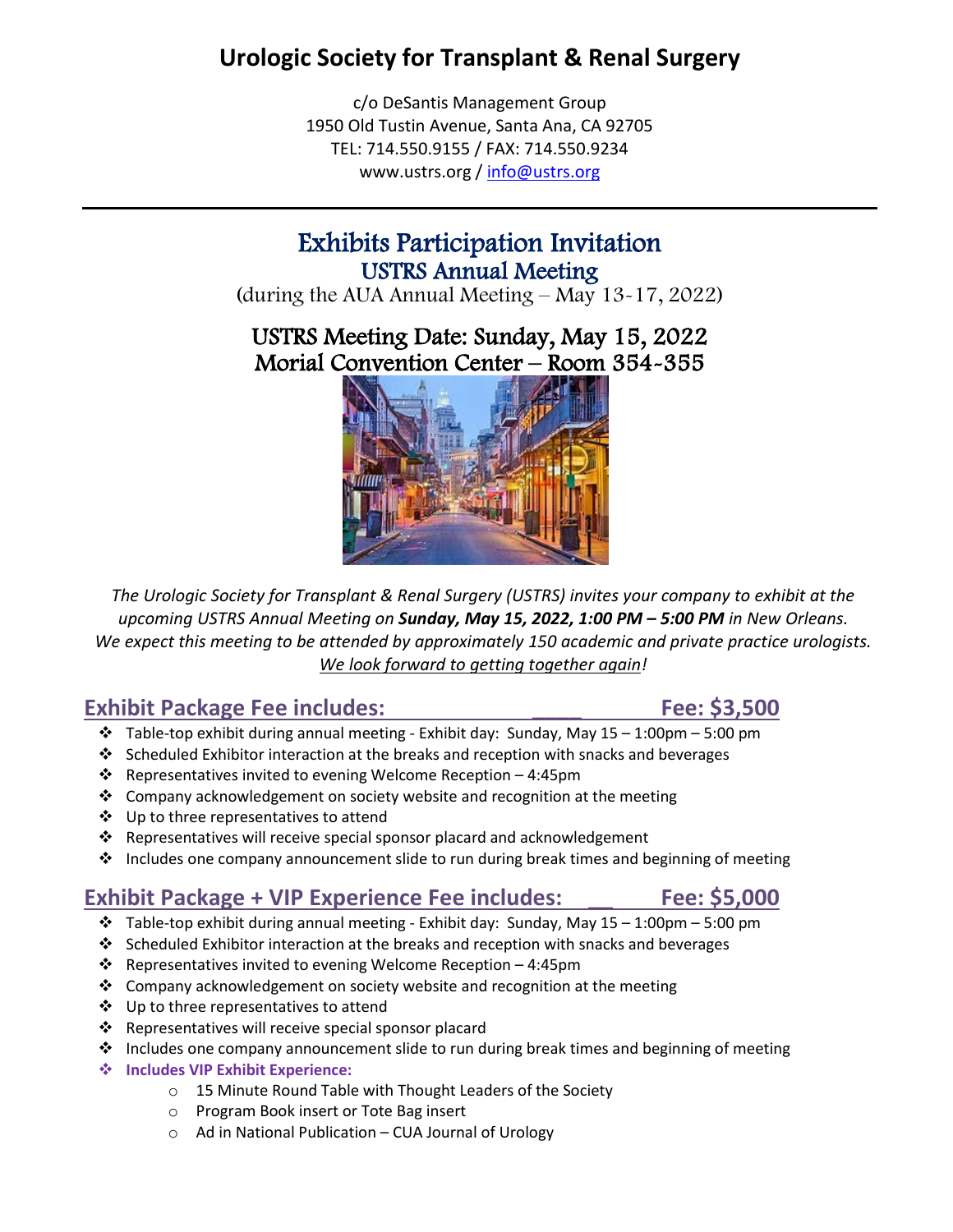## **Exhibit Package + VIP Experience + Symposium includes: Fee: \$6,500**

- ❖ Table top exhibit during annual meeting Exhibit day: Sunday, May 15 1:00pm 5:00 pm
- ❖ Scheduled Exhibitor interaction at the breaks and reception with snacks and beverages
- ❖ Representatives invited to evening Welcome Reception 4:45pm
- ❖ Company acknowledgement on society website and recognition at the meeting
- ❖ Up to three representatives to attend
- ❖ Representatives will receive special Sponsor placard
- ❖ Includes one company announcement slide to run during break times and beginning of meeting
- ❖ **Includes VIP Exhibit + Symposium Experience:**
	- o 20 Minute Symposium Podium Talk Minute **OR** 20 Minute Round Table with Thought Leaders of the Society
	- o Ad in National Publication CUA Journal of Urology
	- o Program Book insert or Tote Bag insert
	- o Archival of symposium talk on Society Video Library **Please note fees DO NOT cover:** Any speaker expenses – honoraria, travel, hotel, etc.

## ADDITIONAL SUGGESTED SUPPORT OPTIONS We can customize to your needs and budget!

#### **Ala Carte Advertising Opportunities**

**OFFICIAL PROGRAM BOOK (8.5 X 11) COMPANY EBLASTS TO MEMBERS** Distributed at meeting/membership, Q = 350 **Ads for symposia/booth - 2 blasts: \$750 Back Cover Ad: \$1,500 / Inside Ad: \$1,000**

**WEBSITE BANNER AD: \$500 PHYSICIAN TOTE BAG INSERT: \$500**

## **If you want something different than above or just one item, just give us a call! We are here to help!!**

Please contact Jeannie DeSantis @ 714-550-9155/ [jeannie@desantisgroup.com](mailto:jeannie@desantisgroup.com) should you have questions. Payment(s) due prior to meeting date. Checks payable to: **USTRS.** Please mail to: USTRS, 1950 Old Tustin Avenue, Santa Ana, CA 92705. Please complete and return the exhibitor form to: Exhibits Coordinator: [info@ustrs.org](mailto:info@ustrs.org) or fax to: 714-550-9234.

Thank you for your support. Most Sincerely,

Jeffrey Veale, MD Jason Lee, MD Jeannie DeSantis, MBA President Scientific Program Chair Executive Director

Jeffrey Veale, MD Jason Lee, MD Jeannie DeSantis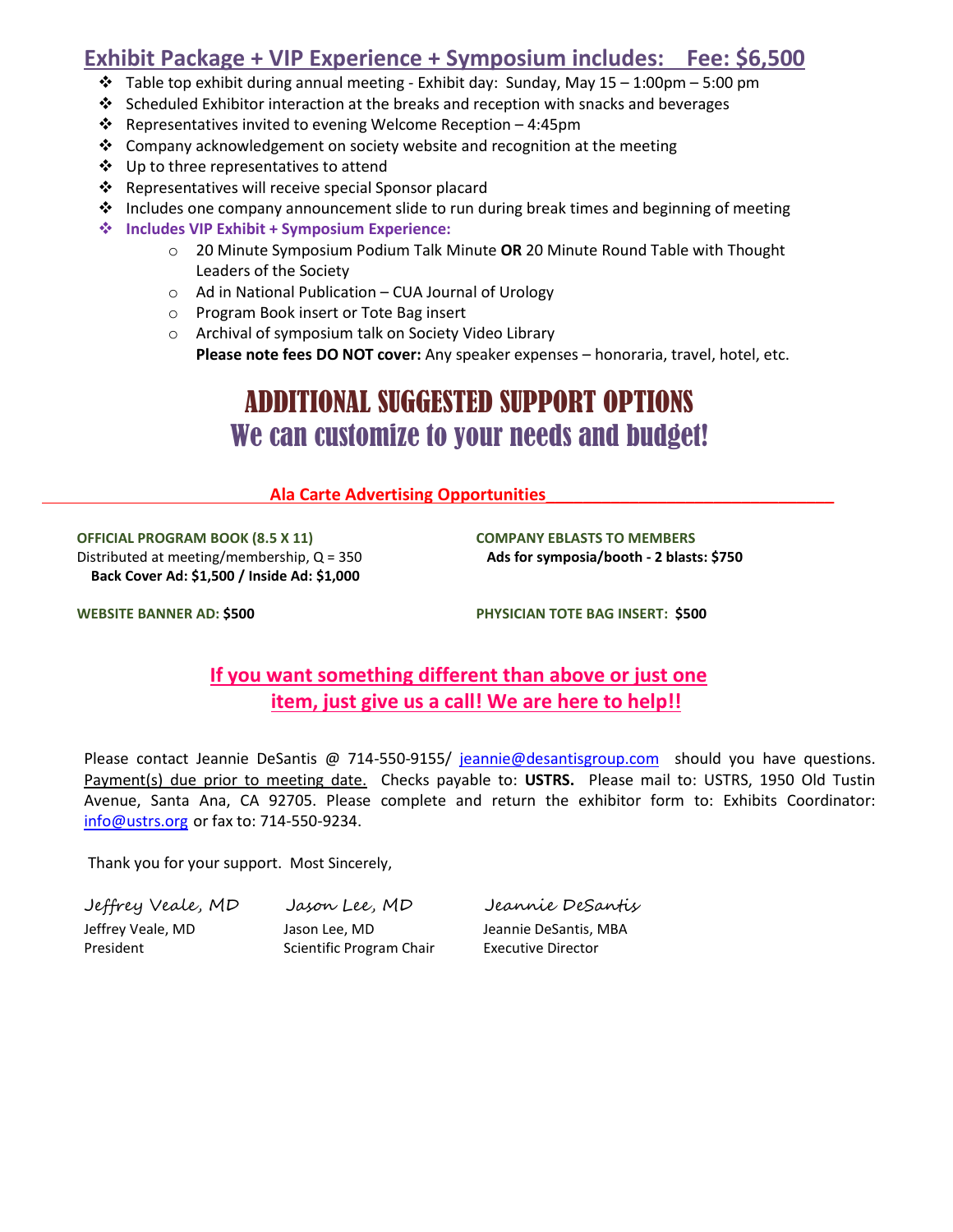|                                                         | <b>USTRS Annual Meeting Exhibitor/Symposia Form</b>                                                                                                                                                     |             |                                                   |                                           |  |
|---------------------------------------------------------|---------------------------------------------------------------------------------------------------------------------------------------------------------------------------------------------------------|-------------|---------------------------------------------------|-------------------------------------------|--|
| <b>Company Name:</b>                                    |                                                                                                                                                                                                         |             |                                                   |                                           |  |
| Contact:                                                |                                                                                                                                                                                                         |             |                                                   |                                           |  |
| <b>Address:</b>                                         |                                                                                                                                                                                                         |             |                                                   |                                           |  |
| City:                                                   |                                                                                                                                                                                                         |             |                                                   |                                           |  |
| State/Zip/ Country                                      |                                                                                                                                                                                                         |             |                                                   |                                           |  |
| Tel:                                                    |                                                                                                                                                                                                         |             |                                                   |                                           |  |
| <b>Email &amp; Website</b>                              |                                                                                                                                                                                                         |             |                                                   |                                           |  |
|                                                         |                                                                                                                                                                                                         |             |                                                   |                                           |  |
| Rep #1 Attending:                                       |                                                                                                                                                                                                         |             |                                                   |                                           |  |
| Email #1                                                |                                                                                                                                                                                                         |             |                                                   |                                           |  |
| <b>Rep#2 Attending:</b>                                 |                                                                                                                                                                                                         |             |                                                   |                                           |  |
| Email #2                                                |                                                                                                                                                                                                         |             |                                                   |                                           |  |
|                                                         |                                                                                                                                                                                                         |             |                                                   |                                           |  |
| Rep#3 Attending:                                        |                                                                                                                                                                                                         |             |                                                   |                                           |  |
| Email #3                                                |                                                                                                                                                                                                         |             |                                                   |                                           |  |
| <b>Electrical</b>                                       | <b>YES</b><br><b>NO</b>                                                                                                                                                                                 |             | (if yes, we will try to place you near an outlet) |                                           |  |
| <b>Select Package from below:</b>                       |                                                                                                                                                                                                         |             | Fee                                               | <b>Totals</b>                             |  |
| Exhibit Package:                                        |                                                                                                                                                                                                         |             | \$3,500                                           | \$                                        |  |
| Exhibit VIP Experience Package:                         |                                                                                                                                                                                                         |             | \$5,000                                           | \$                                        |  |
| Exhibit VIP + Symposium/Round Table Experience Package: |                                                                                                                                                                                                         |             | \$6,500                                           | \$                                        |  |
| <b>Promotional Add-ons:</b>                             |                                                                                                                                                                                                         | Fee         | <b>Totals</b>                                     |                                           |  |
| Tote Bag Insert/Web Banner Ad: (circle one)             |                                                                                                                                                                                                         |             | \$500                                             | \$                                        |  |
| Eblast to Attendees (2):<br>$\bullet$                   |                                                                                                                                                                                                         |             | \$750                                             | \$                                        |  |
| Program Book Ad:                                        |                                                                                                                                                                                                         |             | \$1500/\$1000                                     | \$                                        |  |
| • Other                                                 | $\frac{\cosh \theta}{\sinh \theta}$                                                                                                                                                                     |             |                                                   |                                           |  |
| <b>Grand Total</b>                                      |                                                                                                                                                                                                         |             |                                                   |                                           |  |
|                                                         | CANCELLATIONS: FOR EITHER EXHIBITS/SYMPOSIUMS. No refunds will be made for cancellations received after<br>March 1, 2022. Cancellations prior to March 1, 2022 and are subject to 50% cancellation fee. |             |                                                   |                                           |  |
| <b>Credit Card:</b>                                     | <b>Discover</b><br>  Visa/Mastercard                                                                                                                                                                    | <b>AMEX</b> |                                                   | <b>Check: Payable USTRS</b>               |  |
|                                                         |                                                                                                                                                                                                         |             |                                                   | <b>Expire:</b> Security Code:             |  |
|                                                         |                                                                                                                                                                                                         |             |                                                   |                                           |  |
|                                                         |                                                                                                                                                                                                         |             |                                                   |                                           |  |
|                                                         |                                                                                                                                                                                                         |             |                                                   | Type Signature: Management Communications |  |
|                                                         |                                                                                                                                                                                                         |             |                                                   |                                           |  |
|                                                         |                                                                                                                                                                                                         |             |                                                   |                                           |  |
|                                                         |                                                                                                                                                                                                         |             |                                                   |                                           |  |
|                                                         |                                                                                                                                                                                                         |             |                                                   |                                           |  |
|                                                         | Credit card payments: I hereby authorize USTRS to debit my credit card account, the total fees as indicated above.                                                                                      |             |                                                   |                                           |  |